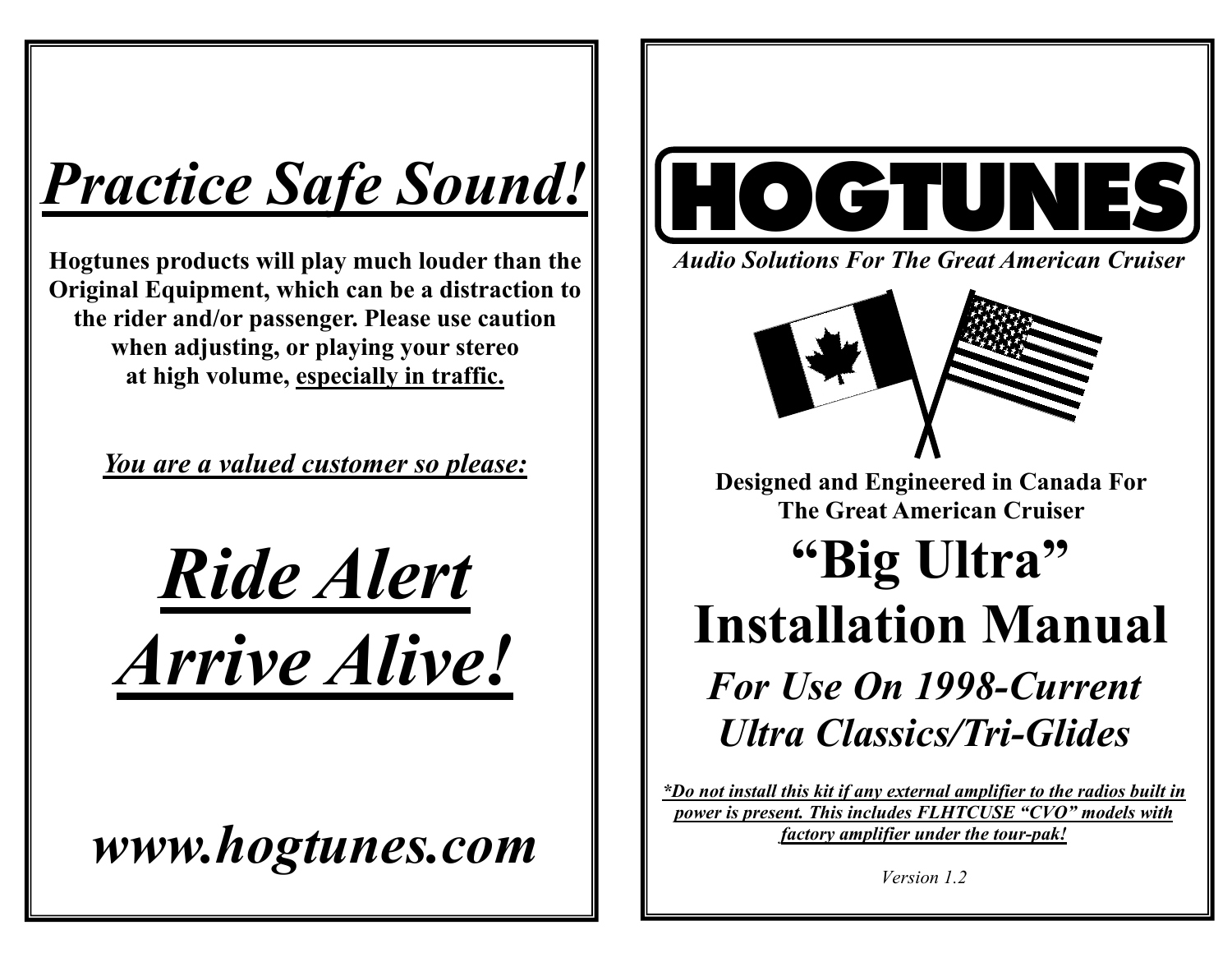**Thank-you for choosing the Hogtunes "Big Ultra" kit. Since positive word of mouth is the best way to grow our business, we want your new system to work as well as it was designed to. If you have any questions or concerns, we are here to help. Email info@hogtunes.com, or call us during regular business hours (EST) at (705)-719-6361. A video version of this manual is available at www.hogtunes.com. If you still need help, please consider a professional installation by your motorcycle dealer.** 

*Important: The NCA-40.4 amplifier cannot be used if any external amplifier is already on the bike. This includes FLHTCUSE CVO Models with the factory amplifier under the tour-pak!! This kit will work on CVO models if the factory amplifier and is wiring have been removed.* 

**Getting Started:**

**Step #1: Remove the seat, and both wires (+ and -) from the battery.** 

**Step #2: Remove the outer fairing/headlamp assembly. Refer to a service manual if you need help with this. Note: A towel on the front fender can help prevent scratches or "dings" from dropped tools or fasteners etc.** 

**Step #3: Take the 2 wires off each front speaker by gently pulling one at a time. Undo the screws that attach each speaker/grill assembly to the inner fairing and remove. Gently pull the stock speaker out of each grill assembly.** 

**Step #4: "Clip" the Hogtunes front speakers (Model 902.2-AA) into each grill assembly. Position your new speaker/grill assembly onto the inner fairing, and re-attach each one using the OE screws. Although a hand screwdriver is recommended for this step, make sure these screws are tight! Let the factory speaker wires hang for now.** 

**Step# 5: Remove each rear speaker grill by undoing the 4 screws on the front of the grills. Carefully lift up on each speaker and take the 2 wires off by pulling one at a time from the stock speaker. Put the grills, fasteners, and speakers aside.** 

**Step#6: Locate the 2ch/4ch switch on the side of the amplifier, and make sure it is in the "4ch"position. In this position, the amplifiers front and rear channels are controlled independently by the Ultra radios built in fader. If the switch is in the "2ch" position, all 4 channels are driven equally, and although all 4 channels will play, the radios fader will not adjust front/rear.**

**Step#7: Locate the 3 position switch on the side of the amplifier marked "GAIN", and make sure this switch is in the "+3" position. Since Ultra radio's come with a fader, you can use the fader control to adjust front/rear balance. If you were to run this amp off a 2 channel radio (no fader) the 2/4 switch would go to the "2" position, and the gain switch would be used to adjust the volume of what ever is plugged into the rear channels.** 

## **Technical Specifications:**

## **Hogtunes NCA 40.4 Amplifier**

| <b>RMS Power at 2 Ohms:</b> | 40 watts $x$ 4 |
|-----------------------------|----------------|
| <b>Max Current Draw:</b>    | $\leq 8$ Amps  |
| <b>Freq. Response:</b>      | 40hz-18khz     |
| <b>Efficiency:</b>          | $>60\%$        |
| <b>Fuse at Amp:</b>         | $15$ amp       |
| Amp (only) weight           | 1 KG (2.2lbs.) |

## **Hogtunes #902.2-AA Front Speakers**

| <b>Power Handling:</b>     | <b>50 RMS-100 Peak</b> |
|----------------------------|------------------------|
| <b>Frequency Response:</b> | 55hz-25Khz             |
| <b>Sensitivity:</b>        | 92 db 1watt/1meter     |
| <b>Nominal Impedance:</b>  | 2.0 Ohms               |

## **Hogtunes #117.2-AA Rear Speakers**

| <b>Power Handling:</b>     | <b>50 RMS-100 Peak</b> |
|----------------------------|------------------------|
| <b>Frequency Response:</b> | 55hz-25Khz             |
| <b>Sensitivity:</b>        | 91 db 1watt/1meter     |
| <b>Nominal Impedance:</b>  | 2.0 Ohms               |

**Harley-Davidson, Electra Glide, Road Glide, Street Glide, Ultra Classic, Tri Glide CVO, Screamin Eagle and Tour-Pak® are Trademarks, and/or Registered Trademarks of Harley-Davidson, Inc., Milwaukee, Wisconsin, USA, and if Used or Implied are for Reference Only. There is No Affiliation Between Harley-Davidson, Inc., and Hogtunes Inc.** 

**Radio Sound® is a Registered Trademark of Radio Sound, Inc., Louisville, Kentucky, USA and is Used for Reference Only. There is No Affiliation Between Radio Sound Inc. and Hogtunes Inc.** 

**Harman Kardon® is a Registered Trademark of Harmon International Industries Inc., and is Used for Reference Only. There is No Affiliation Between Harman International Industries Inc. and Hogtunes Inc.** 

**MaxxBass ® is a Registered Trademark of Waves Audio Ltd., Tel-Aviv Israel. There is No Affiliation Between Waves Audio Ltd., and Hogtunes Inc.** 

**Ultrasound™ is a Trademark of Hogtunes Inc, Ontario, Canada.**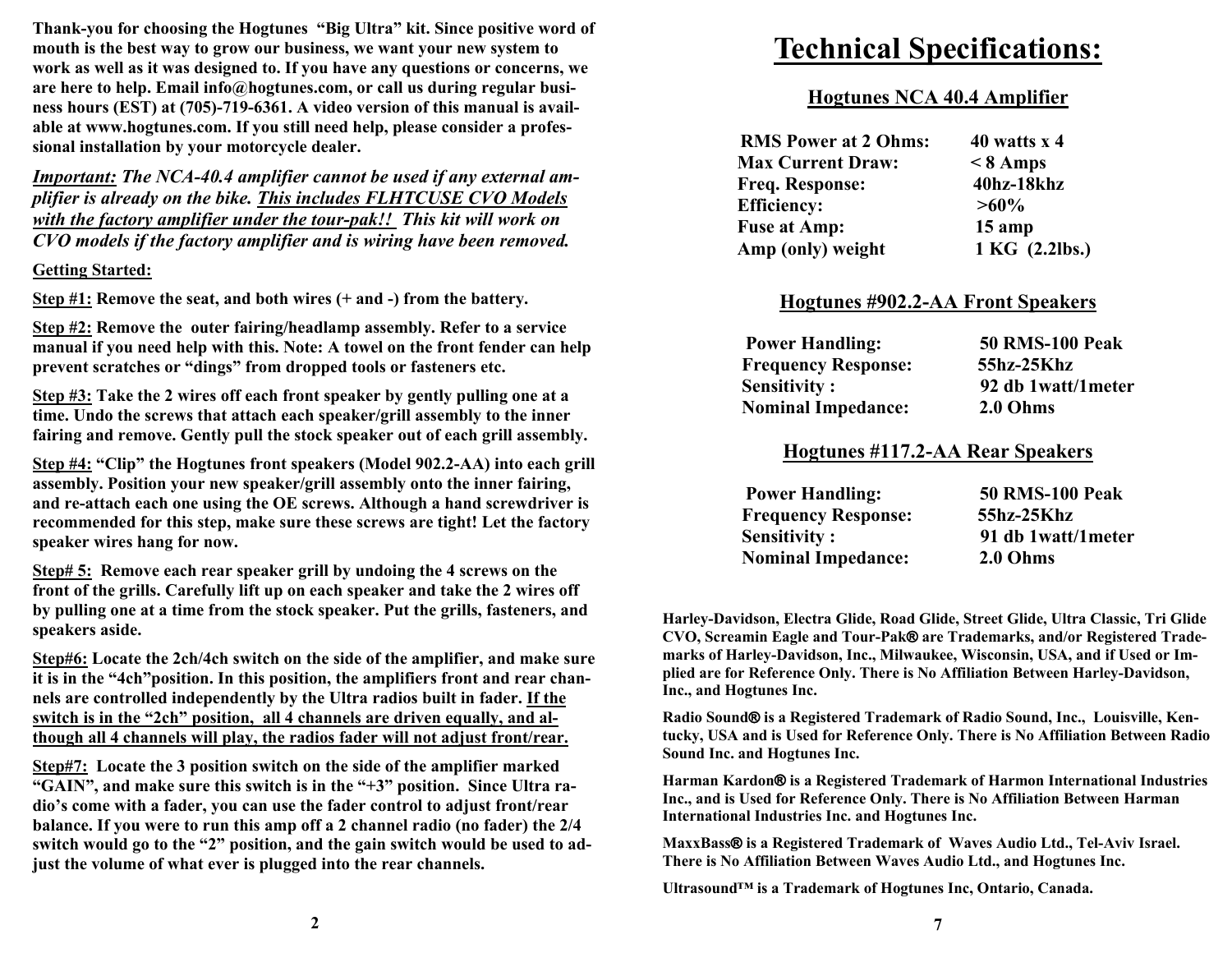**Step#7: Turn the stereo on, and at low volume, test to make sure all 4 speakers are working. Note: Sound quality is best with the fairing mounted and secured on the bike. Re-install the seat making sure the amplifiers "+" and "-" connectors are positioned in such away so they will not bend or break when the riders weight is on the seat. This is the best time to take a few minutes to "clean up" the wiring, and secure using supplied zip-ties.** 

## **Before re-installing outer fairing, turn front wheel to each extreme side making sure any wiring is not impeding the steering of the motorcycle. Failure to do so can result in serious injury or death!**

**Re-install the fairing and your system is now ready to enjoy!** 

**Adjusting the Bass levels: The MAXXBASS feature built into this amp has almost as much power as a 386 computer! This feature allows us to "tune" the amps sound for the motorcycle application. On Radio Sound (1998- 2005 model ) radios, between 5-6 "bars" is all that is needed on the bass level screen. On Harman-Kardon(2006+) radios, 1-3 bars above center is what we have found works best. This is a suggestion only. Adjust the system for what sounds best to you!** 

## **Warranty Information:**

**Hogtunes speakers are warranted for a period of 20 years to the original purchaser. Hogtunes Amplifiers are warranted for 1 year from original purchase date. Proof of purchase is required for all warranty claims. The warranty applies to the original retail customer, and is not transferable. All Warranty claims must be made through the dealer this product was originally purchased from. Speakers found to be defective during the warranty period will be repaired or replaced (with a product deemed to be equivalent) at Hogtunes sole discretion. Amplifiers will be repaired. Hogtunes complete warranty policy is available at http://www.hogtunes.com/warranty.html** 

## **What Is Not Covered:**

**1)Any expense related to the removal or re-installation of Hogtunes products. 2)Repairs to these products performed by anyone other than Hogtunes.** 

- **3)Subsequent damage to any other components.**
- **4)Any product purchased from a non-authorized Hogtunes dealer.**

**5)Damage to Hogtunes products due to an accident or collision.** 

**6)Hogtunes Amplifiers with broken or removed "warranty void" stickers.** 

**Step#8: The power harness has an 8 pin white plug with 3 red wires, 3 black wires, and 1 orange wire. Locate this and plug it into the white socket on the amplifier marked "power". The input harness has a smaller black 8 pin plug with smaller gauge wire. Plug this into the black socket on the amplifier marked "hi level input". Locate the long "rear speaker" harness with 8 black wires in it. One end has a white 8 pin connector, the other end has two 4 pin connectors. One of the 4 pin connectors on this long harness will plug into the empty 4 pin plug on the input harness. It will only go on one way. The other 4 pin plug on the rear harness will plug into the "rear out" which is a white connector on the other side of the amp. Locate the 4 pin black plug with black/brown, and black/blue wires. This will plug into the "front out" on the amp, which is a 4 pin black socket. Note: There is a blue socket on the amp labeled "bypass out" . This carries the radios built in power (front channels) and although not used in this kit, is there for future expansion.** 

**The amplifier is designed to mount on top of the radio inside the fairing so when installed, the large factory wire harness that goes across the back of the speedometer and tachometer will sit in the "trough" or "dish" cut into the top of the amplifier, as show in Diagram 1.1 below.** 



## **Diagram 1.1 (Amp Shown on 06+ Ultra With Rubber "Foot")**

**There is a black rubber "foot" in the kit. On 2006+ Ultras, the CB module is mounted on top of the radio on the clutch side. The foot is used to fill the void next to the CB, so when installed, the amplifier has ample support. On 1998- 2005 bikes, or 2006+ bikes with the CB and XM modules, or 2006 bikes with the CB removed, the foot is not used.**